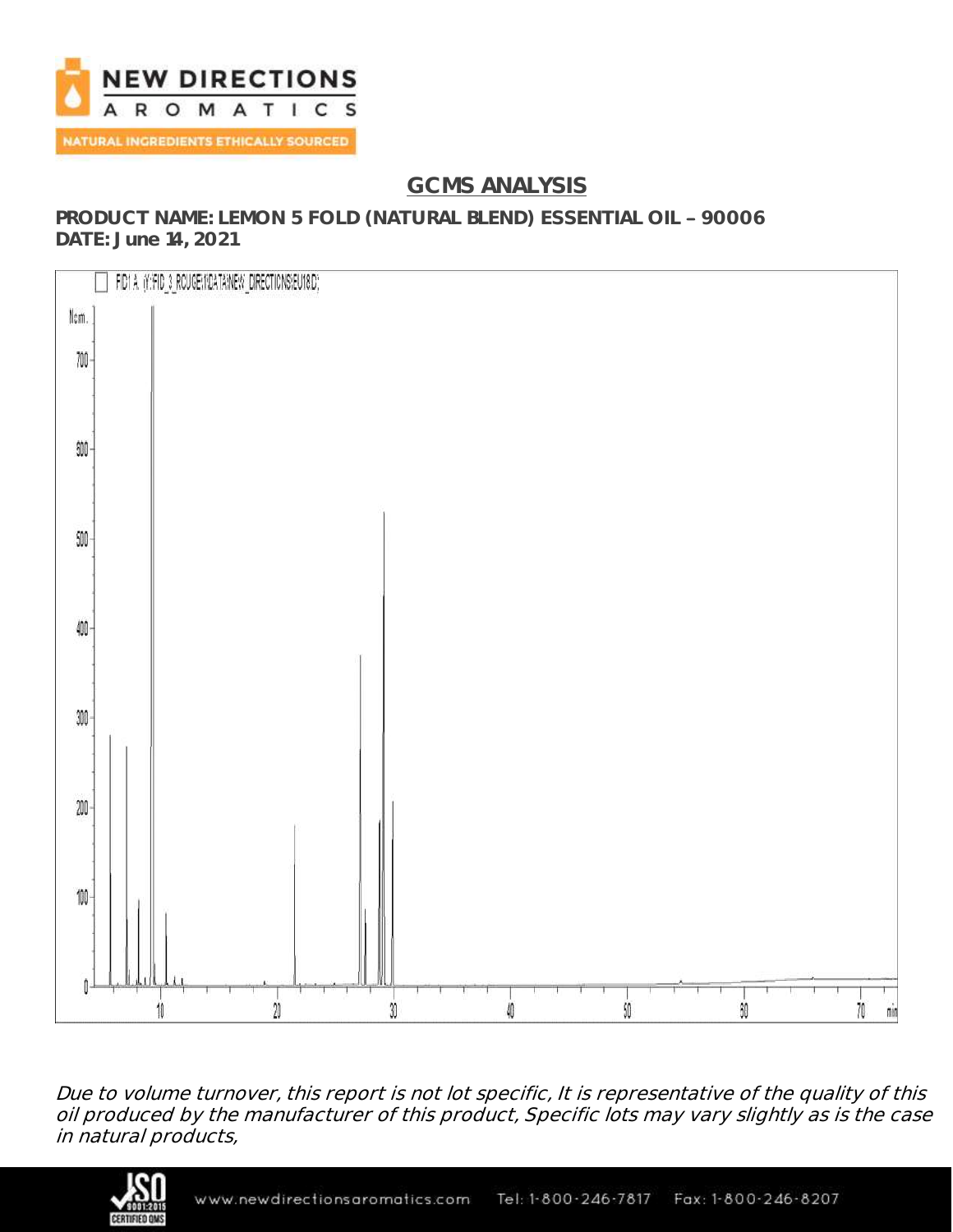

## GCMS ANALYSIS *(cont'd,)*

### **PRODUCT NAME: LEMON 5 FOLD (NATURAL BLEND) ESSENTIAL OIL 90006**

| Peak            | $RT$ (min) | <b>Compound name</b>          | $\frac{0}{0}$ |
|-----------------|------------|-------------------------------|---------------|
| 1               | 4,03       | <b>ACETONE</b>                | 0,02          |
| $\overline{2}$  | 5,68       | alpha-PINENE                  | 2,02          |
| $\overline{3}$  | 5,72       | alpha-THUYENE                 | 0,04          |
| $\overline{4}$  | 6,36       | <b>CAMPHENE</b>               | 0,02          |
| 5               | 7,11       | beta-PINENE                   | 2,39          |
| 6               | 7,32       | <b>SABINENE</b>               | 0,15          |
| $\overline{7}$  | 7,68       | p-MENTH-2-ENE                 | 0,01          |
| 8               | 7,95       | delta3-CARENE                 | 0,07          |
| $\overline{9}$  | 8,16       | beta-MYRCENE                  | 0,98          |
| 10              | 8,33       | alpha-PHELLANDRENE            | 0,03          |
| 11              | 8,43       | psi-LIMONENE                  | 0,01          |
| 12              | 8,69       | alpha-TERPINENE               | 0, 13         |
| 13              | 9,38       | <b>LIMONENE</b>               | 62,34         |
| 14              | 9,55       | beta-PHELLANDRENE             | 0,20          |
| 15              | 9,62       | <b>TERPENIC COMPOUND</b>      | 0,01          |
| 16              | 10,07      | cis-beta-OCIMENE              | 0,01          |
| 17              | 10,50      | gamma-TERPINENE               | 0,74          |
| 18              | 10,59      | trans-beta-OCIMENE            | 0,03          |
| 19              | 11,23      | p-CYMENE                      | 0,10          |
| 20              | 11,65      | <b>TERPINOLENE</b>            | 0,01          |
| 21              | 11,87      | <b>OCTANAL</b>                | 0,09          |
| 22              | 15,65      | <b>NONANAL</b>                | 0,01          |
| 23              | 17,41      | <b>LINALOOL cis-OXIDE</b>     | 0,01          |
| 24              | 17,63      | <b>LIMONENE cis-EPOXIDE</b>   | 0,01          |
| 25              | 18,13      | <b>LIMONENE trans-EPOXIDE</b> | 0,01          |
| 26              | 18,32      | trans-THUYANOL                | 0,01          |
| $\overline{27}$ | 18,52      | <b>LINALOOL trans-OXIDE</b>   | 0,01          |
| 28              | 18,92      | <b>CITRONELLAL</b>            | 0,09          |
| 29              | 20,38      | <b>CAMPHOR</b>                | 0,02          |
| $\overline{30}$ | 21,51      | <b>LINALOOL</b>               | 2,23          |

#### Disclaimer & Caution

Please refer to all relevant technical information specific to the product, prior to use, The information contained in this document is obtained from current and reliable sources, New Directions Aromatics Inc, provides the information contained herein, but makes no representation as to its comprehensiveness or accuracy, Individuals receiving this information must exercise their independent judgment in determining its appropriateness for a particular purpose, The user of the product is solely responsible for compliance with all laws and regulations applying to the use of the products, including intellectual property rights of third parties, As the ordinary or otherwise use(s) of this product is outside the control of New Directions Aromatics Inc,, no representation or warranty, expressed or implied, is made as to the effect(s) of such use(s), (including damage or injury), or the results obtained, The liability of New Directions Aromatics Inc, is limited to the value of the goods and does not include any consequential loss, New Directions Aromatics Inc, shall not be liable for any errors or delays in the content, or for any actions taken in reliance thereon, New Directions Aromatics Inc, shall not be responsible for any damages resulting from use of or reliance upon this information, In the event of any dispute, the Customer hereby agrees that Jurisdiction is limited to the province of Ontario,